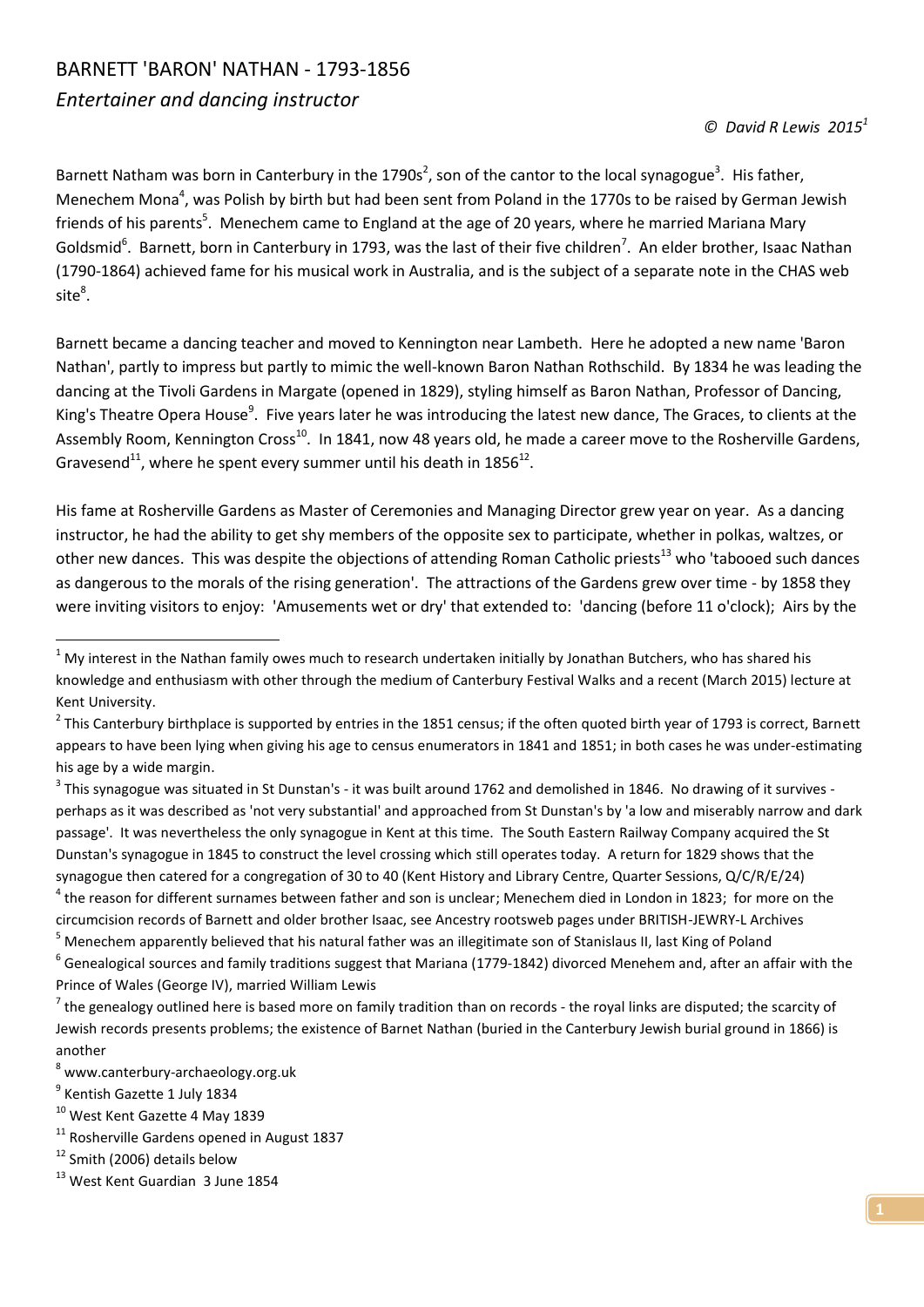band; performances in the Private Ball Room; Dancing in the Gothic Hall; Ballet performances; more dancing; concert; Exhibition of Dissolving Views by Ozy-hydrogen gas; even more dancing'; concluded with a Grand Scenic Ballet and fireworks<sup>14</sup>.. The Baron drew attention from Punch magazine and appears in several of their articles.





 Baron Nathan performing at Rosherville Cartoon Baron Nathan performing the egg hornpipe *courtesy Jewish Museum London Punch (volume 5 1843 pg 57)*



another extract from Punch *(volume 5, 1843 pg 114)*

Moreover, Barnett gained esteem as a dancer who could perform the 'egg hornpipe'<sup>15</sup>. This involved dancing over a layout of several dozen raw eggs, without breaking any of them. Not content with this, the Baron showed he was able to complete the challenge whilst wearing a blindfold. Beyond this, the act often degenerated as members of the public stole his eggs, to leave the Baron dancing intricately up and down the stage over eggs that were no longer there.

During the final 15 years of his life, Baron Nathan found his niche - each summer Master of Ceremonies at Rosherville and, for the winter months, teaching at his dance academy in Kennington. He lived in Kennington with his wife Caroline<sup>16</sup> and three girls Angie, Laura and Emily<sup>17</sup>. It seems at least one of his daughters inherited their

1

<sup>&</sup>lt;sup>14</sup> Kentish Independen 1 August 1858

 $15$  claimed by some to be forerunner of the children's hop-skotch game - see Knowles (2002) below

<sup>&</sup>lt;sup>16</sup> married 6 July 1816 Streatham St Leonard